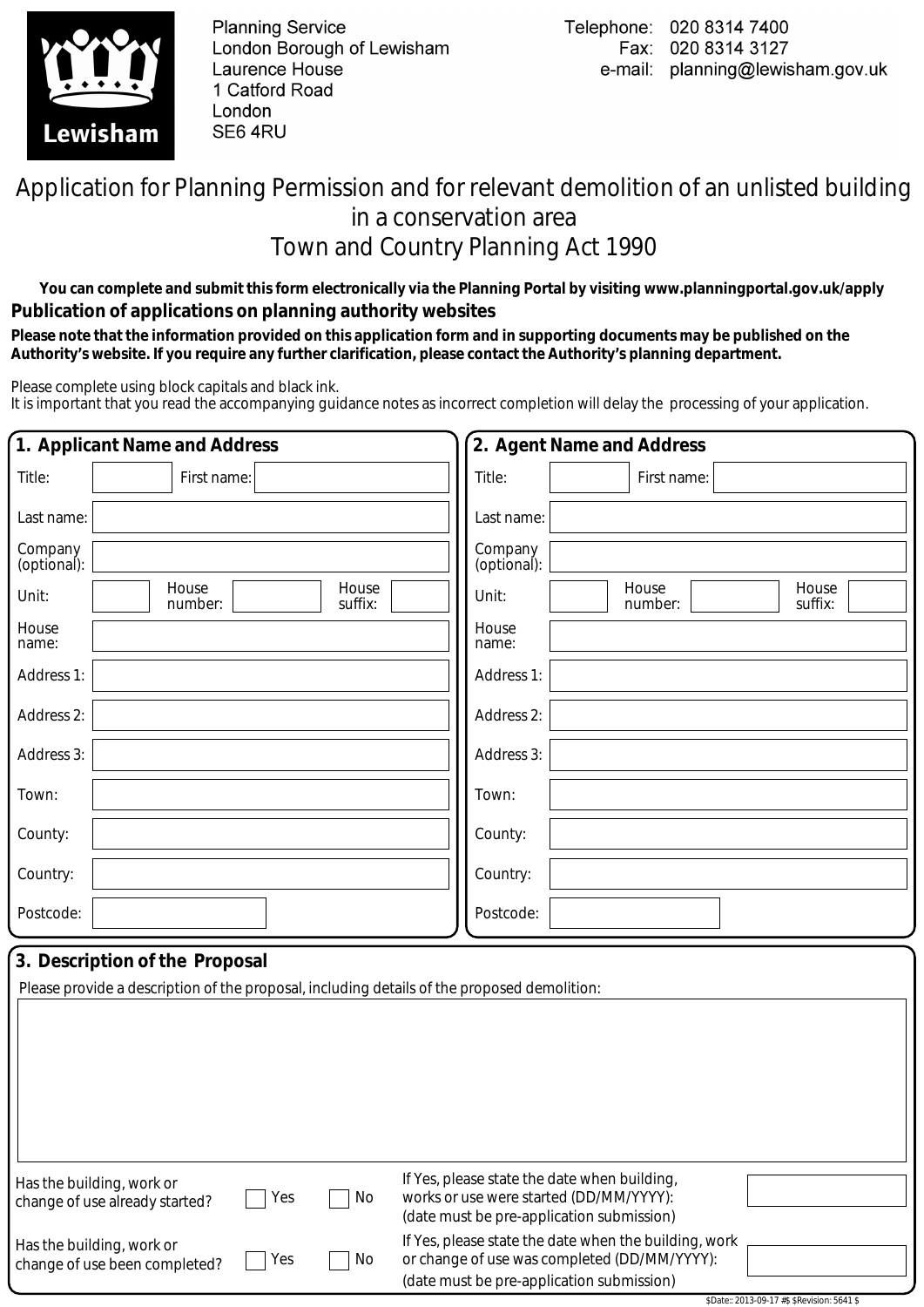|                         | 4. Site Address Details                                                                                                              |                                  | 5. Pre-application Advice                                                                                                             |
|-------------------------|--------------------------------------------------------------------------------------------------------------------------------------|----------------------------------|---------------------------------------------------------------------------------------------------------------------------------------|
|                         | Please provide the full postal address of the application site.                                                                      |                                  | Has assistance or prior advice been sought from the local                                                                             |
| Unit:                   | House<br>number:                                                                                                                     | House<br>suffix:                 | authority about this application?<br>Yes<br>No                                                                                        |
| House<br>name:          |                                                                                                                                      |                                  | If Yes, please complete the following information about the advice<br>you were given. (This will help the authority to deal with this |
| Address 1:              |                                                                                                                                      |                                  | application more efficiently).<br>Please tick if the full contact details are not                                                     |
| Address 2:              |                                                                                                                                      |                                  | known, and then complete as much as possible:                                                                                         |
| Address 3:              |                                                                                                                                      |                                  | Officer name:                                                                                                                         |
| Town:                   |                                                                                                                                      |                                  |                                                                                                                                       |
| County:                 |                                                                                                                                      |                                  | Reference:                                                                                                                            |
| Postcode<br>(optional): |                                                                                                                                      |                                  |                                                                                                                                       |
|                         | Description of location or a grid reference.<br>(must be completed if postcode is not known):                                        |                                  | Date (DD/MM/YYYY):<br>(must be pre-application submission)                                                                            |
| Easting:                | Northing:                                                                                                                            |                                  | Details of pre-application advice received?                                                                                           |
| Description:            |                                                                                                                                      |                                  |                                                                                                                                       |
|                         |                                                                                                                                      |                                  |                                                                                                                                       |
|                         |                                                                                                                                      |                                  |                                                                                                                                       |
|                         |                                                                                                                                      |                                  |                                                                                                                                       |
|                         |                                                                                                                                      |                                  |                                                                                                                                       |
|                         | 6. Pedestrian and Vehicle Access, Roads and Rights of Way                                                                            |                                  | 7. Waste Storage and Collection                                                                                                       |
|                         | Is a new or altered vehicle access proposed<br>to or from the public highway?                                                        | No<br>Yes                        | Do the plans incorporate areas to store<br>and aid the collection of waste?<br>Yes<br>No                                              |
|                         | Is a new or altered pedestrian access proposed<br>to or from the public highway?                                                     | No<br>Yes                        | If Yes, please provide details:                                                                                                       |
|                         | Are there any new public roads to be                                                                                                 |                                  |                                                                                                                                       |
|                         | $\Box$ Yes<br>provided within the site?                                                                                              | No                               |                                                                                                                                       |
|                         | Are there any new public rights of way to<br>be provided within or adjacent to the site?                                             | No<br>Yes                        |                                                                                                                                       |
|                         | Do the proposals require any diversions                                                                                              |                                  |                                                                                                                                       |
|                         | /extinguishments and/or<br>creation of rights of way?                                                                                | No<br>Yes                        | Have arrangements been made for the separate                                                                                          |
|                         |                                                                                                                                      |                                  | storage and collection of recyclable waste?<br>Yes<br>No                                                                              |
| (s)/drawings(s)         | If you answered Yes to any of the above questions, please show<br>details on your plans/drawings and state the reference of the plan |                                  | If Yes, please provide details:                                                                                                       |
|                         |                                                                                                                                      |                                  |                                                                                                                                       |
|                         |                                                                                                                                      |                                  |                                                                                                                                       |
|                         |                                                                                                                                      |                                  |                                                                                                                                       |
|                         |                                                                                                                                      |                                  |                                                                                                                                       |
|                         |                                                                                                                                      |                                  |                                                                                                                                       |
|                         | 8. Authority Employee / Member                                                                                                       |                                  |                                                                                                                                       |
|                         | With respect to the Authority, I am: (a) a member of staff<br>(b) an elected member                                                  |                                  | Do any of these statements apply to you?<br>No<br>Yes                                                                                 |
|                         |                                                                                                                                      | (c) related to a member of staff |                                                                                                                                       |
|                         | If Yes, please provide details of the name, relationship and role                                                                    | (d) related to an elected member |                                                                                                                                       |
|                         |                                                                                                                                      |                                  |                                                                                                                                       |
|                         |                                                                                                                                      |                                  |                                                                                                                                       |
|                         |                                                                                                                                      |                                  |                                                                                                                                       |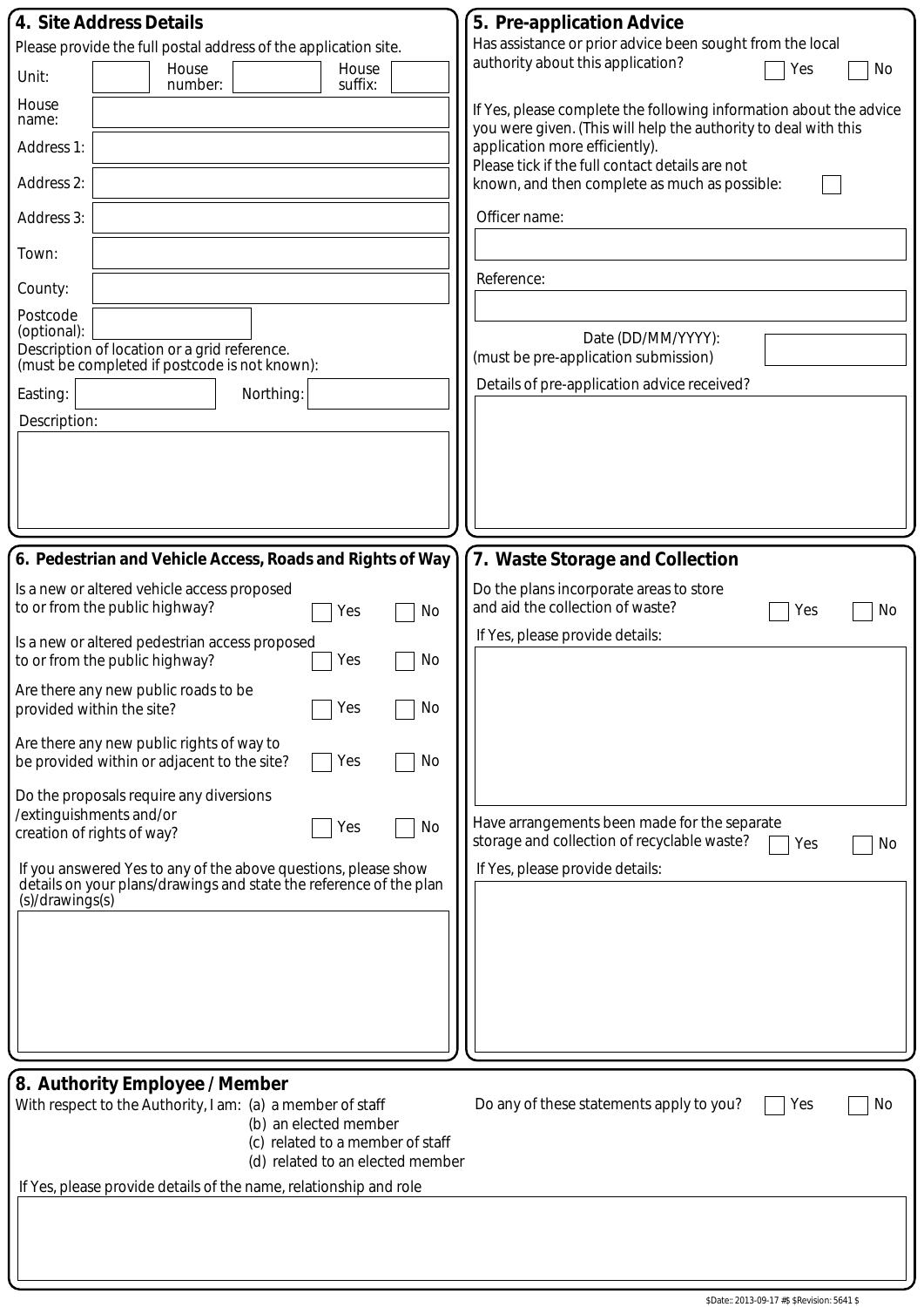## **9. Explanation for Proposed Demolition Work**

Why is it necessary to demolish all or part of the building(s) and/or structure(s)?

## **10. Materials**

If applicable, please state what materials are to be used externally. Include type, colour and name for each material:

|                                                    | Existing<br>(where applicable)                                                                                                                                                                   | Proposed | Not<br>applicable | Don't<br>Know |
|----------------------------------------------------|--------------------------------------------------------------------------------------------------------------------------------------------------------------------------------------------------|----------|-------------------|---------------|
| Walls                                              |                                                                                                                                                                                                  |          |                   |               |
| Roof                                               |                                                                                                                                                                                                  |          |                   |               |
| Windows                                            |                                                                                                                                                                                                  |          |                   |               |
| Doors                                              |                                                                                                                                                                                                  |          |                   |               |
| <b>Boundary treatments</b><br>(e.g. fences, walls) |                                                                                                                                                                                                  |          |                   |               |
| Vehicle access and<br>hard-standing                |                                                                                                                                                                                                  |          |                   |               |
| Lighting                                           |                                                                                                                                                                                                  |          |                   |               |
| Others<br>(please specify)                         |                                                                                                                                                                                                  |          |                   |               |
|                                                    | Are you supplying additional information on submitted plan(s)/drawing(s)/design and access statement?<br>If Yes, please state references for the plan(s)/drawing(s)/design and access statement: | Yes      |                   | No            |
|                                                    |                                                                                                                                                                                                  |          |                   |               |

## **11. Vehicle Parking**

Please provide information on the existing and proposed number of on-site parking spaces:

| Type of Vehicle                                  | Total<br>Existing | Total proposed (including<br>spaces retained) | <b>Difference</b><br>in spaces |
|--------------------------------------------------|-------------------|-----------------------------------------------|--------------------------------|
| Cars                                             |                   |                                               |                                |
| Light goods vehicles/<br>public carrier vehicles |                   |                                               |                                |
| Motorcycles                                      |                   |                                               |                                |
| Disability spaces                                |                   |                                               |                                |
| Cycle spaces                                     |                   |                                               |                                |
| Other (e.g. Bus)                                 |                   |                                               |                                |
| Other (e.g. Bus)                                 |                   |                                               |                                |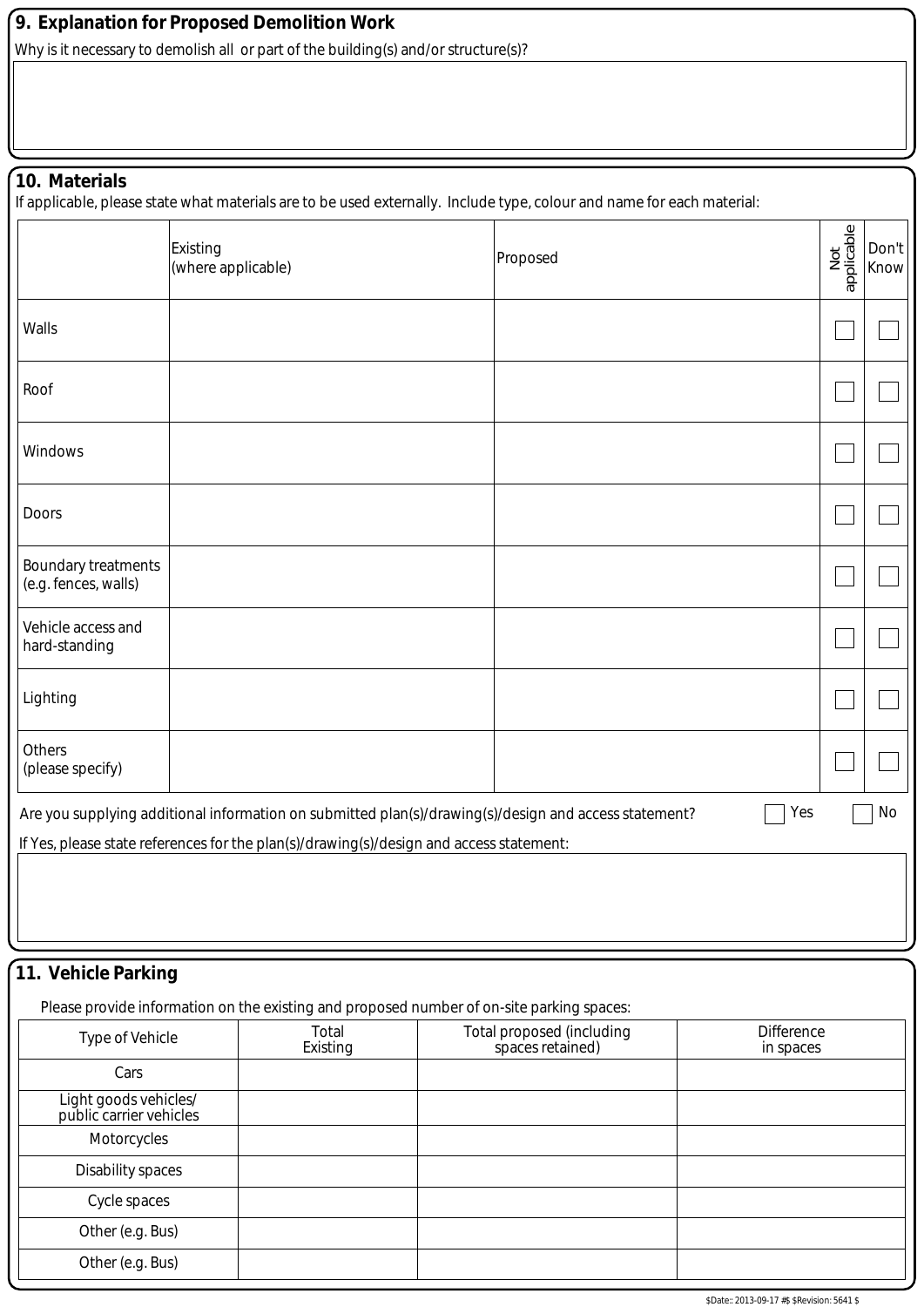| 12. Foul Sewage                                                                                                                                                                                                                                                                                                                                                                                                                                                                                                                                                                                                                                                                                                                                                                                                    | 13. Assessment of Flood Risk                                                                                                                                                                                                                                                                                                                                                                                                                                                                                                                                                                                                                                                                      |
|--------------------------------------------------------------------------------------------------------------------------------------------------------------------------------------------------------------------------------------------------------------------------------------------------------------------------------------------------------------------------------------------------------------------------------------------------------------------------------------------------------------------------------------------------------------------------------------------------------------------------------------------------------------------------------------------------------------------------------------------------------------------------------------------------------------------|---------------------------------------------------------------------------------------------------------------------------------------------------------------------------------------------------------------------------------------------------------------------------------------------------------------------------------------------------------------------------------------------------------------------------------------------------------------------------------------------------------------------------------------------------------------------------------------------------------------------------------------------------------------------------------------------------|
| Please state how foul sewage is to be disposed of:<br>Mains sewer<br>Cess pit<br>Other<br>Septic tank<br>Package treatment plant<br>Are you proposing to<br>connect to the existing drainage system?<br>No<br>Yes<br>If Yes, please include the details of the existing system on the<br>application drawings and state references for the<br>plan(s)/drawing(s):                                                                                                                                                                                                                                                                                                                                                                                                                                                  | Is the site within an area at risk of flooding? (Refer to the<br>Environment Agency's Flood Map showing flood zones 2 and 3 and<br>consult Environment Agency standing advice and your local<br>planning authority requirements for information as necessary.)<br>No<br>Yes<br>If Yes, you will need to submit a Flood Risk Assessment to consider<br>the risk to the proposed site.<br>Is your proposal within 20 metres of a<br>watercourse (e.g. river, stream or beck)?<br>No<br>Yes<br>Will the proposal increase<br>No<br>the flood risk elsewhere?<br>Yes<br>How will surface water be disposed of?<br>Sustainable drainage system<br><b>Existing watercourse</b><br>Pond/lake<br>Soakaway |
|                                                                                                                                                                                                                                                                                                                                                                                                                                                                                                                                                                                                                                                                                                                                                                                                                    | Main sewer                                                                                                                                                                                                                                                                                                                                                                                                                                                                                                                                                                                                                                                                                        |
| 14. Biodiversity and Geological Conservation<br>To assist in answering the following questions refer to the guidance<br>notes for further information on when there is a reasonable<br>likelihood that any important biodiversity or geological<br>conservation features may be present or nearby and whether<br>they are likely to be affected by your proposals.<br>Having referred to the guidance notes, is there a reasonable<br>likelihood of the following being affected adversely or conserved<br>and enhanced within the application site, or on land adjacent to<br>or near the application site?<br>a) Protected and priority species:<br>Yes, on the development site                                                                                                                                 | 15. Existing Use<br>Please describe the current use of the site:<br>No<br>Yes<br>Is the site currently vacant?<br>If Yes, please describe the last use of the site:                                                                                                                                                                                                                                                                                                                                                                                                                                                                                                                               |
| Yes, on land adjacent to or near the proposed development<br>No<br>b) Designated sites, important habitats or other biodiversity                                                                                                                                                                                                                                                                                                                                                                                                                                                                                                                                                                                                                                                                                   | When did this use end (if known)?                                                                                                                                                                                                                                                                                                                                                                                                                                                                                                                                                                                                                                                                 |
| features:<br>Yes, on the development site<br>Yes, on land adjacent to or near the proposed development<br>No<br>c) Features of geological conservation importance:<br>Yes, on the development site<br>Yes, on land adjacent to or near the proposed development<br>No                                                                                                                                                                                                                                                                                                                                                                                                                                                                                                                                              | (DD/MM/YYYY):<br>Does the proposal involve any of the following?<br>If yes, you will need to submit an appropriate contamination<br>assessment with your application.<br>No<br>Land which is known to be contaminated?<br>Yes<br>Land where contamination is<br>suspected for all or part of the site?<br>Yes<br>No<br>A proposed use that would<br>be particularly vulnerable<br>Yes<br>No<br>to the presence of contamination?                                                                                                                                                                                                                                                                  |
| 16. Trees and Hedges<br>Are there trees or hedges on the<br>proposed development site?<br>No<br>Yes<br>And/or: Are there trees or hedges on land adjacent to the<br>proposed development site that could influence the<br>development or might be important as part<br>No<br>Yes<br>of the local landscape character?<br>If Yes to either or both of the above, you may need to provide a full<br>Tree Survey, at the discretion of your local planning authority. If a<br>Tree Survey is required, this and the accompanying plan should be<br>submitted alongside your application. Your local planning<br>authority should make clear on its website what the survey should<br>contain, in accordance with the current 'BS5837: Trees in relation to<br>design, demolition and construction - Recommendations'. | 17. Trade Effluent<br>Does the proposal involve the need to<br>No<br>Yes<br>dispose of trade effluents or waste?<br>If Yes, please describe the nature, volume and means of disposal<br>of trade effluents or waste                                                                                                                                                                                                                                                                                                                                                                                                                                                                               |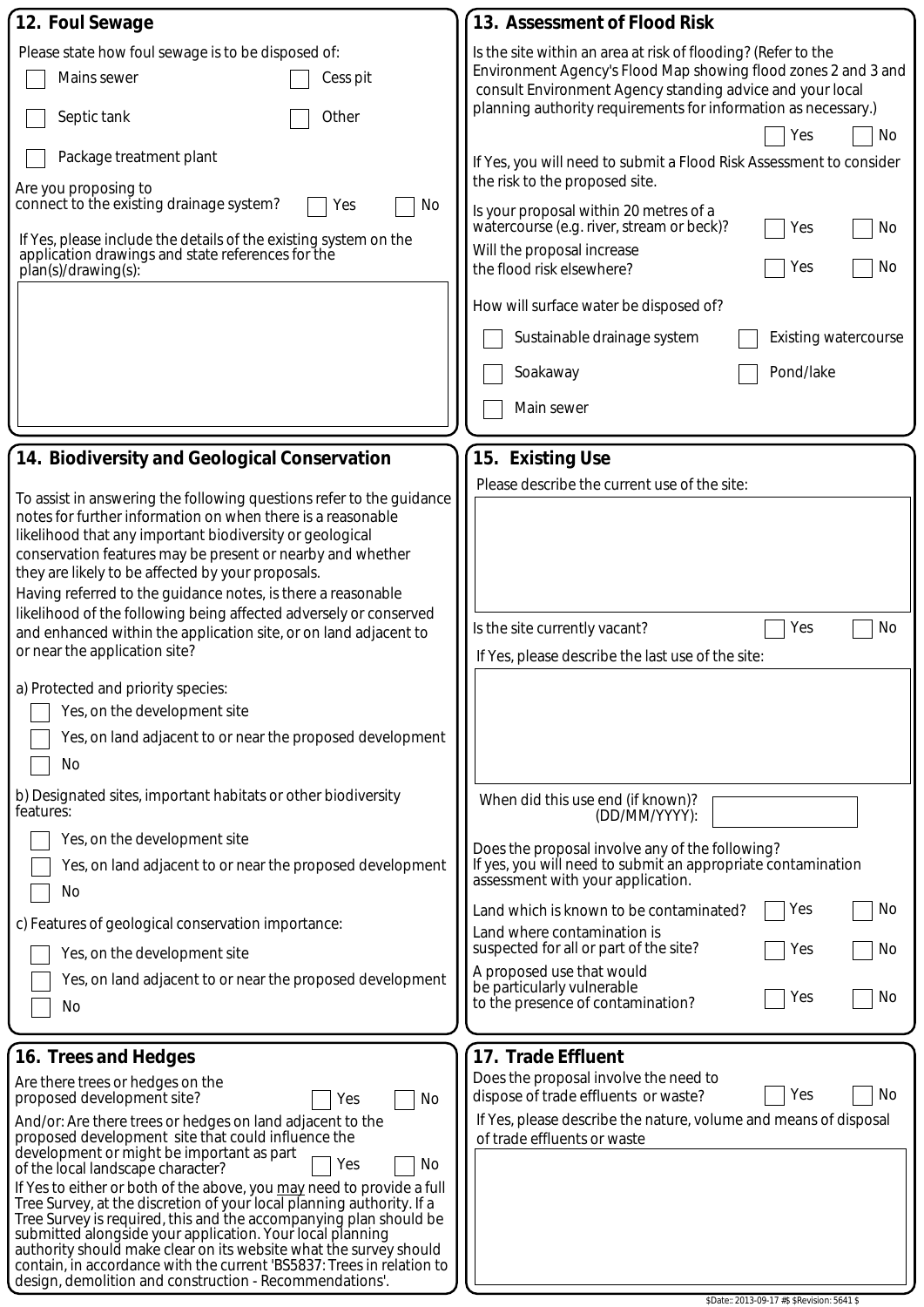| 18. Residential Units (Including Conversion)<br>Does your proposal include the gain, loss or change of use of residential units?<br>Yes<br>If Yes, please complete details of the changes in the tables below: |              |   |                |   |                            |                                               |        | No                                            |                             |              |                |   |                            |                                               |        |
|----------------------------------------------------------------------------------------------------------------------------------------------------------------------------------------------------------------|--------------|---|----------------|---|----------------------------|-----------------------------------------------|--------|-----------------------------------------------|-----------------------------|--------------|----------------|---|----------------------------|-----------------------------------------------|--------|
| <b>Proposed Housing</b>                                                                                                                                                                                        |              |   |                |   |                            | <b>Existing Housing</b>                       |        |                                               |                             |              |                |   |                            |                                               |        |
| <b>Market</b>                                                                                                                                                                                                  | Not          |   |                |   | Number of Bedrooms         |                                               | Total  | <b>Market</b>                                 | Not                         |              |                |   | Number of Bedrooms         |                                               | Total  |
| Housing                                                                                                                                                                                                        | known        | 1 | $\overline{2}$ | 3 | $4+$                       | Unknown                                       |        | <b>Housing</b>                                | lknown                      | 1            | $\overline{2}$ | 3 | $4+$                       | Unknown                                       |        |
| Houses                                                                                                                                                                                                         |              |   |                |   |                            |                                               | a      | <b>Houses</b>                                 |                             |              |                |   |                            |                                               | a      |
| <b>Flats and maisonettes</b>                                                                                                                                                                                   |              |   |                |   |                            |                                               | b      | <b>Flats and maisonettes</b>                  | $\mathcal{L}$               |              |                |   |                            |                                               | b      |
| Live-work units                                                                                                                                                                                                |              |   |                |   |                            |                                               |        | Live-work units                               | Ξ                           |              |                |   |                            |                                               |        |
| <b>Cluster flats</b>                                                                                                                                                                                           |              |   |                |   |                            |                                               | d      | <b>Cluster flats</b>                          |                             |              |                |   |                            |                                               | d      |
| Sheltered housing                                                                                                                                                                                              |              |   |                |   |                            |                                               | e      | Sheltered housing                             |                             |              |                |   |                            |                                               | e      |
| Bedsit/studios                                                                                                                                                                                                 |              |   |                |   |                            |                                               |        | Bedsit/studios                                |                             |              |                |   |                            |                                               |        |
| Unknown type                                                                                                                                                                                                   |              |   |                |   |                            |                                               | q      | Unknown type                                  |                             |              |                |   |                            |                                               | q      |
|                                                                                                                                                                                                                |              |   |                |   |                            | <b>Totals</b> $(a + b + c + d + e + f + g) =$ |        |                                               |                             |              |                |   |                            | <b>Totals</b> $(a + b + c + d + e + f + g) =$ |        |
|                                                                                                                                                                                                                |              |   |                |   |                            |                                               |        |                                               |                             |              |                |   |                            |                                               |        |
| <b>Social Rented</b>                                                                                                                                                                                           | Not<br>known | 1 | $\overline{2}$ | 3 | Number of Bedrooms<br>$4+$ | Unknown                                       | Total  | <b>Social Rented</b>                          | Not<br>lknown               | $\mathbf{1}$ | $\overline{2}$ | 3 | Number of Bedrooms<br>$4+$ | Unknown                                       | Total  |
| <b>Houses</b>                                                                                                                                                                                                  |              |   |                |   |                            |                                               | a      | <b>Houses</b>                                 |                             |              |                |   |                            |                                               | a      |
| <b>Flats and maisonettes</b>                                                                                                                                                                                   |              |   |                |   |                            |                                               | b      | <b>Flats and maisonettes</b>                  |                             |              |                |   |                            |                                               | b      |
| Live-work units                                                                                                                                                                                                |              |   |                |   |                            |                                               |        | Live-work units                               | Ξ                           |              |                |   |                            |                                               | C      |
| <b>Cluster flats</b>                                                                                                                                                                                           |              |   |                |   |                            |                                               | d      | <b>Cluster flats</b>                          | J.                          |              |                |   |                            |                                               | a      |
| Sheltered housing                                                                                                                                                                                              |              |   |                |   |                            |                                               | e      | Sheltered housing                             | $\sim$                      |              |                |   |                            |                                               | e      |
| Bedsit/studios                                                                                                                                                                                                 |              |   |                |   |                            |                                               |        | Bedsit/studios                                | Ξ                           |              |                |   |                            |                                               |        |
|                                                                                                                                                                                                                |              |   |                |   |                            |                                               |        |                                               |                             |              |                |   |                            |                                               |        |
| Unknown type                                                                                                                                                                                                   |              |   |                |   |                            |                                               | a<br>B | Unknown type                                  |                             |              |                |   |                            |                                               | a      |
|                                                                                                                                                                                                                |              |   |                |   |                            | <b>Totals</b> $(a + b + c + d + e + f + g) =$ |        |                                               |                             |              |                |   |                            | <b>Totals</b> $(a + b + c + d + e + f + g) =$ |        |
| Intermediate                                                                                                                                                                                                   | Not          |   |                |   | Number of Bedrooms         |                                               | Total  | Intermediate                                  | Not                         |              |                |   | Number of Bedrooms         |                                               | Total  |
|                                                                                                                                                                                                                | known        | 1 | 2              | 3 | $4+$                       | Unknown                                       |        |                                               | known                       | 1            | 2              | 3 |                            | 4+ Unknown                                    |        |
| Houses                                                                                                                                                                                                         |              |   |                |   |                            |                                               | a      | Houses                                        |                             |              |                |   |                            |                                               | a      |
| <b>Flats and maisonettes</b>                                                                                                                                                                                   |              |   |                |   |                            |                                               | b      | <b>Flats and maisonettes</b>                  |                             |              |                |   |                            |                                               | b      |
| Live-work units                                                                                                                                                                                                |              |   |                |   |                            |                                               |        | Live-work units                               | $\mathcal{L}_{\mathcal{A}}$ |              |                |   |                            |                                               | C      |
| <b>Cluster flats</b>                                                                                                                                                                                           |              |   |                |   |                            |                                               | d      | <b>Cluster flats</b>                          |                             |              |                |   |                            |                                               | d      |
| Sheltered housing                                                                                                                                                                                              |              |   |                |   |                            |                                               | e      | Sheltered housing                             | Ξ                           |              |                |   |                            |                                               | e      |
| Bedsit/studios                                                                                                                                                                                                 |              |   |                |   |                            |                                               |        | Bedsit/studios                                | $\overline{\phantom{0}}$    |              |                |   |                            |                                               |        |
| Unknown type                                                                                                                                                                                                   |              |   |                |   |                            |                                               | g      | Unknown type                                  | $\sim$                      |              |                |   |                            |                                               | g      |
|                                                                                                                                                                                                                |              |   |                |   |                            | <b>Totals</b> $(a + b + c + d + e + f + g) =$ |        | <b>Totals</b> $(a + b + c + d + e + f + g) =$ |                             |              |                | G |                            |                                               |        |
| <b>Key worker</b>                                                                                                                                                                                              | Not          |   |                |   | Number of Bedrooms         |                                               | Total  | <b>Key worker</b>                             | Not                         |              |                |   | Number of Bedrooms         |                                               | Total  |
|                                                                                                                                                                                                                | known        | 1 | 2              | 3 | $4+$                       | Unknown                                       |        |                                               | lknown                      | 1            | 2              | 3 | $4+$                       | Unknown                                       |        |
| Houses<br><b>Flats and maisonettes</b>                                                                                                                                                                         |              |   |                |   |                            |                                               | a<br>b | Houses<br><b>Flats and maisonettes</b>        | Ξ<br>$\Box$                 |              |                |   |                            |                                               | a<br>b |
| Live-work units                                                                                                                                                                                                |              |   |                |   |                            |                                               |        | Live-work units                               |                             |              |                |   |                            |                                               |        |
|                                                                                                                                                                                                                |              |   |                |   |                            |                                               | C      |                                               | $\mathcal{L}$               |              |                |   |                            |                                               | C      |
| <b>Cluster flats</b>                                                                                                                                                                                           |              |   |                |   |                            |                                               | d      | <b>Cluster flats</b>                          | Ξ                           |              |                |   |                            |                                               | d      |
| Sheltered housing                                                                                                                                                                                              |              |   |                |   |                            |                                               | e      | Sheltered housing                             | $\mathcal{L}_{\mathcal{A}}$ |              |                |   |                            |                                               | e      |
| Bedsit/studios                                                                                                                                                                                                 |              |   |                |   |                            |                                               |        | Bedsit/studios                                |                             |              |                |   |                            |                                               |        |
| Unknown type                                                                                                                                                                                                   |              |   |                |   |                            |                                               | g      | Unknown type                                  |                             |              |                |   |                            |                                               | g      |
|                                                                                                                                                                                                                |              |   |                |   |                            | <b>Totals</b> $(a + b + c + d + e + f + g) =$ | $\Box$ |                                               |                             |              |                |   |                            | <b>Totals</b> $(a + b + c + d + e + f + g) =$ | H      |
| <b>Total proposed residential units</b>                                                                                                                                                                        |              |   |                |   |                            | $(A + B + C + D) =$                           |        | <b>Total existing residential units</b>       |                             |              |                |   |                            | $(E + F + G + H) =$                           |        |
| TOTAL NET GAIN or LOSS of RESIDENTIAL UNITS (Proposed Housing Grand Total - Existing Housing Grand Total):                                                                                                     |              |   |                |   |                            |                                               |        |                                               |                             |              |                |   |                            |                                               |        |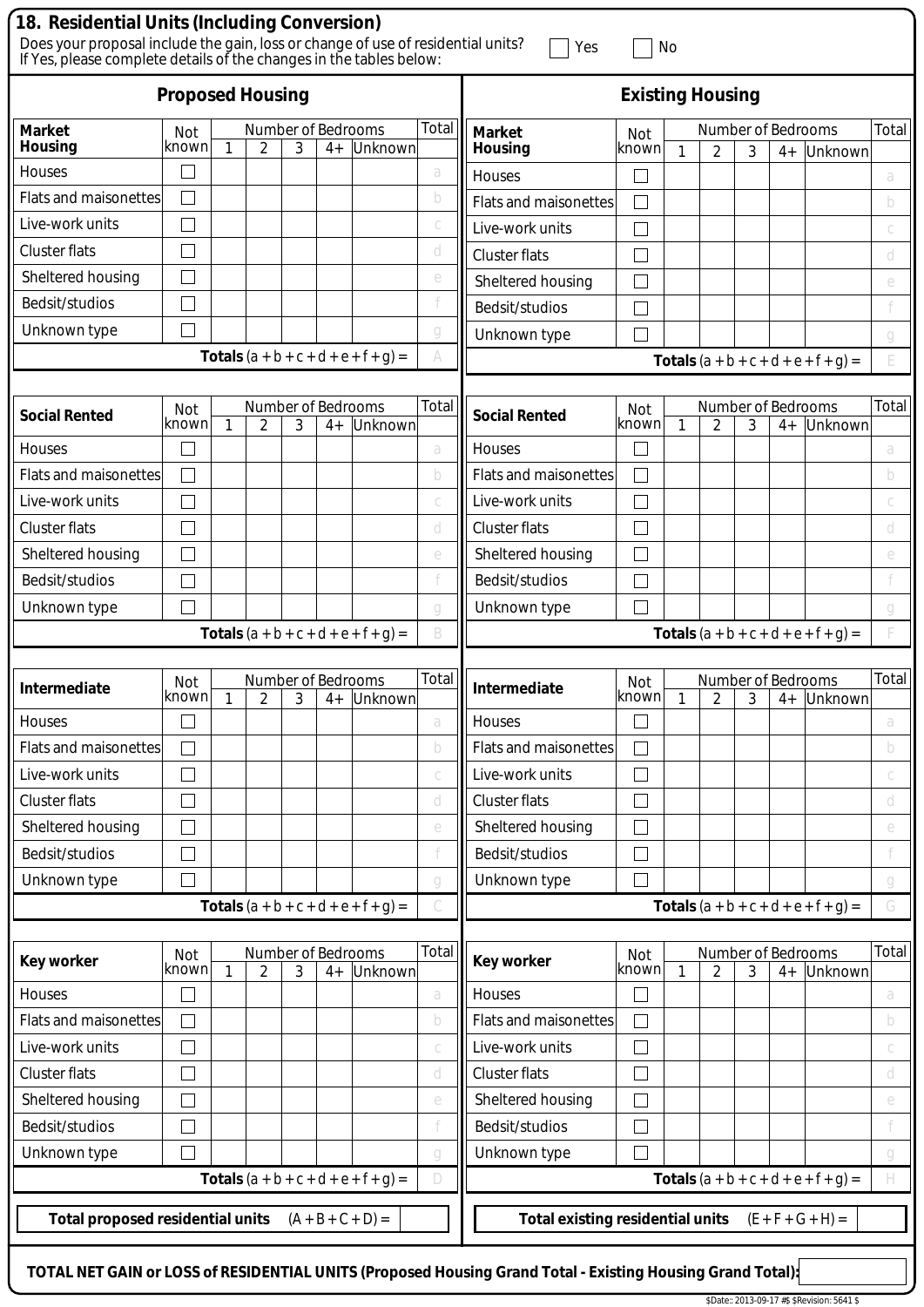|                           |                                        |                   |                   | If you have answered Yes to the question above please add details in the following table: | Does your proposal involve the loss, gain or change of use of non-residential floorspace?    |           | Yes                                                                                                                   | No                                                                                      |  |
|---------------------------|----------------------------------------|-------------------|-------------------|-------------------------------------------------------------------------------------------|----------------------------------------------------------------------------------------------|-----------|-----------------------------------------------------------------------------------------------------------------------|-----------------------------------------------------------------------------------------|--|
|                           | Use class/type of use                  |                   | Not<br>applicable | <b>Existing gross</b><br>internal<br>floorspace<br>(square metres)                        | Gross internal floorspace<br>to be lost by change of<br>use or demolition<br>(square metres) |           | Total gross internal<br>floorspace proposed<br>(including change of<br>use)(square metres)                            | Net additional gross<br>internal floorspace<br>following development<br>(square metres) |  |
| A <sub>1</sub>            | Shops                                  |                   |                   |                                                                                           |                                                                                              |           |                                                                                                                       |                                                                                         |  |
|                           | Net tradable area:                     |                   |                   |                                                                                           |                                                                                              |           |                                                                                                                       |                                                                                         |  |
| A2                        | Financial and<br>professional services |                   |                   |                                                                                           |                                                                                              |           |                                                                                                                       |                                                                                         |  |
| A <sub>3</sub>            | Restaurants and cafes                  |                   |                   |                                                                                           |                                                                                              |           |                                                                                                                       |                                                                                         |  |
| A4                        | Drinking establishments                |                   |                   |                                                                                           |                                                                                              |           |                                                                                                                       |                                                                                         |  |
| A <sub>5</sub>            | Hot food takeaways                     |                   |                   |                                                                                           |                                                                                              |           |                                                                                                                       |                                                                                         |  |
| B1(a)                     | Office (other than A2)                 |                   |                   |                                                                                           |                                                                                              |           |                                                                                                                       |                                                                                         |  |
| B1(b)                     | Research and<br>development            |                   |                   |                                                                                           |                                                                                              |           |                                                                                                                       |                                                                                         |  |
| B1(c)                     | Light industrial                       |                   |                   |                                                                                           |                                                                                              |           |                                                                                                                       |                                                                                         |  |
| B <sub>2</sub>            | General industrial                     |                   |                   |                                                                                           |                                                                                              |           |                                                                                                                       |                                                                                         |  |
| B <sub>8</sub>            | Storage or distribution                |                   |                   |                                                                                           |                                                                                              |           |                                                                                                                       |                                                                                         |  |
| C <sub>1</sub>            | Hotels and halls of<br>residence       |                   |                   |                                                                                           |                                                                                              |           |                                                                                                                       |                                                                                         |  |
| C <sub>2</sub>            | <b>Residential institutions</b>        |                   |                   |                                                                                           |                                                                                              |           |                                                                                                                       |                                                                                         |  |
| D <sub>1</sub>            | Non-residential                        |                   |                   |                                                                                           |                                                                                              |           |                                                                                                                       |                                                                                         |  |
| D <sub>2</sub>            | institutions<br>Assembly and leisure   |                   |                   |                                                                                           |                                                                                              |           |                                                                                                                       |                                                                                         |  |
| <b>OTHER</b>              |                                        |                   |                   |                                                                                           |                                                                                              |           |                                                                                                                       |                                                                                         |  |
| Please                    |                                        |                   |                   |                                                                                           |                                                                                              |           |                                                                                                                       |                                                                                         |  |
| specify                   | Total                                  |                   |                   |                                                                                           |                                                                                              |           |                                                                                                                       |                                                                                         |  |
|                           |                                        |                   |                   |                                                                                           |                                                                                              |           | In addition, for hotels, residential institutions and hostels, please additionally indicate the loss or gain of rooms |                                                                                         |  |
| Use<br>class              | Type of use                            | Not<br>applicable |                   | Existing rooms to be lost by change<br>of use or demolition                               |                                                                                              |           | Total rooms proposed (including<br>changes of use)                                                                    | Net additional rooms                                                                    |  |
| C <sub>1</sub>            | Hotels                                 |                   |                   |                                                                                           |                                                                                              |           |                                                                                                                       |                                                                                         |  |
| C <sub>2</sub>            | Residential<br>Institutions            |                   |                   |                                                                                           |                                                                                              |           |                                                                                                                       |                                                                                         |  |
| <b>OTHER</b>              |                                        |                   |                   |                                                                                           |                                                                                              |           |                                                                                                                       |                                                                                         |  |
| Please                    |                                        |                   |                   |                                                                                           |                                                                                              |           |                                                                                                                       |                                                                                         |  |
| specify                   |                                        |                   |                   |                                                                                           |                                                                                              |           |                                                                                                                       |                                                                                         |  |
|                           | 20. Employment                         |                   |                   |                                                                                           |                                                                                              |           |                                                                                                                       |                                                                                         |  |
|                           |                                        |                   |                   | Please complete the following information regarding employees:                            |                                                                                              |           |                                                                                                                       |                                                                                         |  |
|                           |                                        |                   |                   | Full-time                                                                                 |                                                                                              | Part-time |                                                                                                                       | Total full-time<br>equivalent                                                           |  |
| <b>Existing employees</b> |                                        |                   |                   |                                                                                           |                                                                                              |           |                                                                                                                       |                                                                                         |  |
|                           | Proposed employees                     |                   |                   |                                                                                           |                                                                                              |           |                                                                                                                       |                                                                                         |  |
|                           | 21. Hours of Opening                   |                   |                   |                                                                                           |                                                                                              |           |                                                                                                                       |                                                                                         |  |
|                           |                                        |                   |                   | Please state the hours of opening for each non-residential use proposed:                  |                                                                                              |           |                                                                                                                       |                                                                                         |  |
| Use                       |                                        |                   |                   | Monday to Friday                                                                          | Saturday                                                                                     |           | Sunday and<br><b>Bank Holidays</b>                                                                                    | Not known                                                                               |  |
|                           |                                        |                   |                   |                                                                                           |                                                                                              |           |                                                                                                                       |                                                                                         |  |
|                           |                                        |                   |                   |                                                                                           |                                                                                              |           |                                                                                                                       |                                                                                         |  |
|                           |                                        |                   |                   |                                                                                           |                                                                                              |           |                                                                                                                       |                                                                                         |  |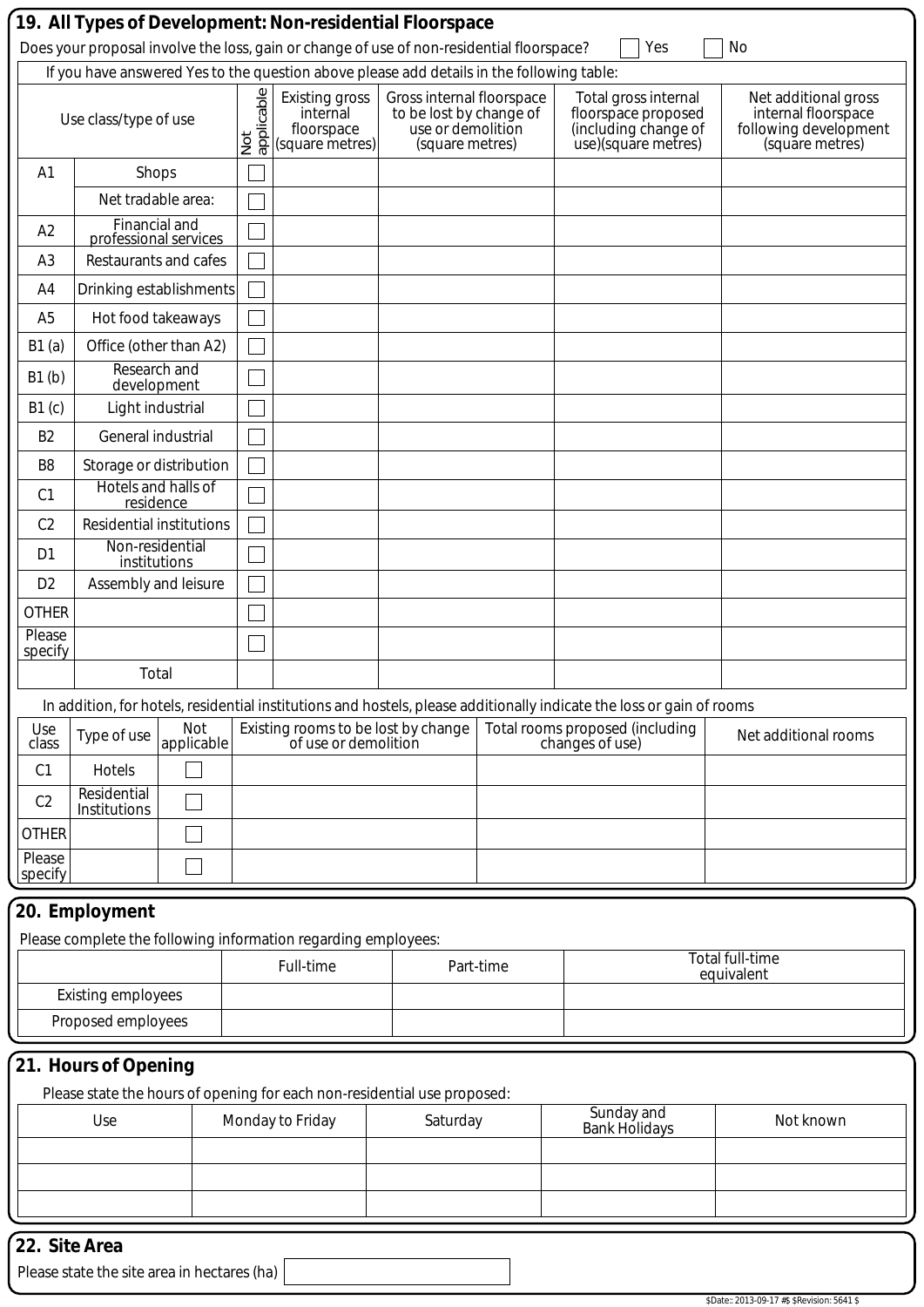| 23. Industrial or Commercial Processes and Machinery                                                                                                                                                                                     |                   |                                                                                                                                                                                                         |                  |                |                                                                                    |  |  |  |
|------------------------------------------------------------------------------------------------------------------------------------------------------------------------------------------------------------------------------------------|-------------------|---------------------------------------------------------------------------------------------------------------------------------------------------------------------------------------------------------|------------------|----------------|------------------------------------------------------------------------------------|--|--|--|
| Please describe the activities and processes which would<br>be carried out on the site and the end products including<br>plant, ventilation or air conditioning. Please include the<br>type of machinery which may be installed on site: |                   |                                                                                                                                                                                                         |                  |                |                                                                                    |  |  |  |
| Yes<br>No<br>Is the proposal a waste management development?                                                                                                                                                                             |                   |                                                                                                                                                                                                         |                  |                |                                                                                    |  |  |  |
| If the answer is Yes, please complete the following table:                                                                                                                                                                               |                   |                                                                                                                                                                                                         |                  |                |                                                                                    |  |  |  |
|                                                                                                                                                                                                                                          | Not<br>applicable | The total capacity of the void in cubic metres,<br>including engineering surcharge and making no<br>allowance for cover or restoration material (or<br>tonnes if solid waste or litres if liquid waste) |                  |                | Maximum annual operational<br>through put in tonnes<br>(or litres if liquid waste) |  |  |  |
| Inert landfill                                                                                                                                                                                                                           |                   |                                                                                                                                                                                                         |                  |                |                                                                                    |  |  |  |
| Non-hazardous landfill                                                                                                                                                                                                                   |                   |                                                                                                                                                                                                         |                  |                |                                                                                    |  |  |  |
| Hazardous landfill                                                                                                                                                                                                                       |                   |                                                                                                                                                                                                         |                  |                |                                                                                    |  |  |  |
| Energy from waste incineration                                                                                                                                                                                                           |                   |                                                                                                                                                                                                         |                  |                |                                                                                    |  |  |  |
| Other incineration                                                                                                                                                                                                                       |                   |                                                                                                                                                                                                         |                  |                |                                                                                    |  |  |  |
| Landfill gas generation plant                                                                                                                                                                                                            |                   |                                                                                                                                                                                                         |                  |                |                                                                                    |  |  |  |
| Pyrolysis/gasification                                                                                                                                                                                                                   |                   |                                                                                                                                                                                                         |                  |                |                                                                                    |  |  |  |
| Metal recycling site                                                                                                                                                                                                                     |                   |                                                                                                                                                                                                         |                  |                |                                                                                    |  |  |  |
| <b>Transfer stations</b>                                                                                                                                                                                                                 |                   |                                                                                                                                                                                                         |                  |                |                                                                                    |  |  |  |
| Material recovery/recycling facilities (MRFs)                                                                                                                                                                                            |                   |                                                                                                                                                                                                         |                  |                |                                                                                    |  |  |  |
| Household civic amenity sites                                                                                                                                                                                                            |                   |                                                                                                                                                                                                         |                  |                |                                                                                    |  |  |  |
| Open windrow composting                                                                                                                                                                                                                  |                   |                                                                                                                                                                                                         |                  |                |                                                                                    |  |  |  |
| In-vessel composting                                                                                                                                                                                                                     |                   |                                                                                                                                                                                                         |                  |                |                                                                                    |  |  |  |
| Anaerobic digestion                                                                                                                                                                                                                      |                   |                                                                                                                                                                                                         |                  |                |                                                                                    |  |  |  |
| Any combined mechanical, biological and/<br>or thermal treatment (MBT)                                                                                                                                                                   |                   |                                                                                                                                                                                                         |                  |                |                                                                                    |  |  |  |
| Sewage treatment works                                                                                                                                                                                                                   |                   |                                                                                                                                                                                                         |                  |                |                                                                                    |  |  |  |
| Other treatment                                                                                                                                                                                                                          |                   |                                                                                                                                                                                                         |                  |                |                                                                                    |  |  |  |
| Recycling facilities construction, demolition<br>and excavation waste                                                                                                                                                                    |                   |                                                                                                                                                                                                         |                  |                |                                                                                    |  |  |  |
| Storage of waste                                                                                                                                                                                                                         |                   |                                                                                                                                                                                                         |                  |                |                                                                                    |  |  |  |
| Other waste management                                                                                                                                                                                                                   |                   |                                                                                                                                                                                                         |                  |                |                                                                                    |  |  |  |
| Other developments                                                                                                                                                                                                                       |                   |                                                                                                                                                                                                         |                  |                |                                                                                    |  |  |  |
| Please provide the maximum annual operational throughput of the following waste streams:                                                                                                                                                 |                   |                                                                                                                                                                                                         |                  |                |                                                                                    |  |  |  |
| Municipal                                                                                                                                                                                                                                |                   |                                                                                                                                                                                                         |                  |                |                                                                                    |  |  |  |
| Construction, demolition and excavation<br>Commercial and industrial                                                                                                                                                                     |                   |                                                                                                                                                                                                         |                  |                |                                                                                    |  |  |  |
| Hazardous                                                                                                                                                                                                                                |                   |                                                                                                                                                                                                         |                  |                |                                                                                    |  |  |  |
| If this is a landfill application you will need to provide further information before your application can be determined. Your waste<br>planning authority should make clear what information it requires on its website.                |                   |                                                                                                                                                                                                         |                  |                |                                                                                    |  |  |  |
| 24. Hazardous Substances                                                                                                                                                                                                                 |                   |                                                                                                                                                                                                         |                  |                |                                                                                    |  |  |  |
| Does the proposal involve the use or storage of any of<br>the following materials in the quantities stated below?                                                                                                                        |                   | Yes                                                                                                                                                                                                     | No               | Not applicable |                                                                                    |  |  |  |
| If Yes, please provide the amount of each substance that is involved:                                                                                                                                                                    |                   |                                                                                                                                                                                                         |                  |                |                                                                                    |  |  |  |
| Acrylonitrile (tonnes)                                                                                                                                                                                                                   |                   | Ethylene oxide (tonnes)                                                                                                                                                                                 |                  |                | Phosgene (tonnes)                                                                  |  |  |  |
| Ammonia (tonnes)                                                                                                                                                                                                                         |                   | Hydrogen cyanide (tonnes)                                                                                                                                                                               |                  |                | Sulphur dioxide (tonnes)                                                           |  |  |  |
| Bromine (tonnes)                                                                                                                                                                                                                         |                   | Liquid oxygen (tonnes)                                                                                                                                                                                  |                  |                | Flour (tonnes)                                                                     |  |  |  |
| Chlorine (tonnes)                                                                                                                                                                                                                        |                   | Liquid petroleum gas (tonnes)                                                                                                                                                                           |                  |                | Refined white sugar (tonnes)                                                       |  |  |  |
| Other:                                                                                                                                                                                                                                   |                   |                                                                                                                                                                                                         | Other:           |                |                                                                                    |  |  |  |
| Amount (tonnes):                                                                                                                                                                                                                         |                   |                                                                                                                                                                                                         | Amount (tonnes): |                |                                                                                    |  |  |  |
|                                                                                                                                                                                                                                          |                   |                                                                                                                                                                                                         |                  |                | \$Date:: 2013-09-17 #\$ \$Revision: 5641 \$                                        |  |  |  |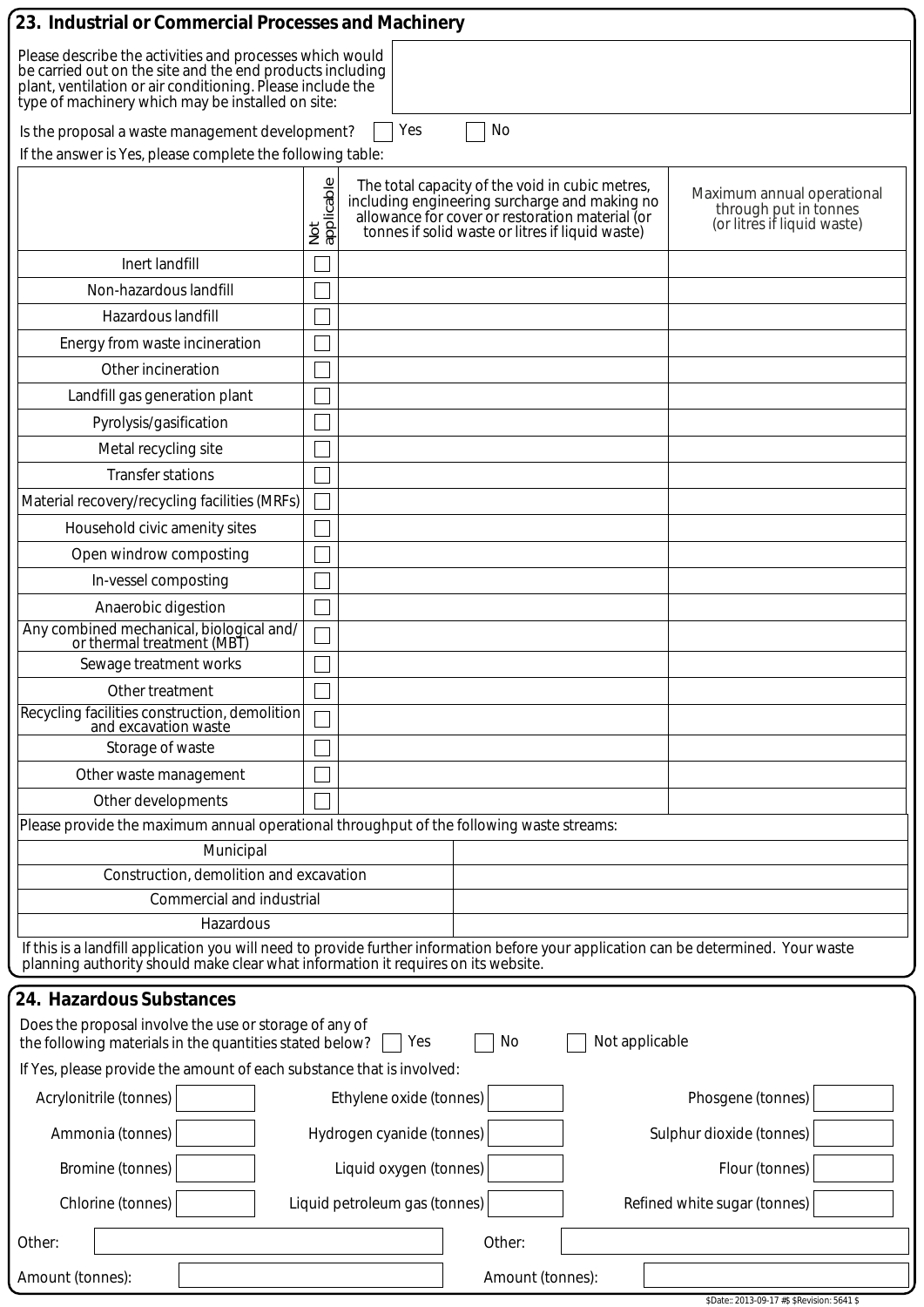| 25. Ownership Certificates and Agricultural Land Declaration                                                                                                                                                                                                                                                                                                                                                                                            |                                                                                                                                                                                                                                                                                                                                                                                                                                                                                                                        |                    |  |  |  |  |  |  |
|---------------------------------------------------------------------------------------------------------------------------------------------------------------------------------------------------------------------------------------------------------------------------------------------------------------------------------------------------------------------------------------------------------------------------------------------------------|------------------------------------------------------------------------------------------------------------------------------------------------------------------------------------------------------------------------------------------------------------------------------------------------------------------------------------------------------------------------------------------------------------------------------------------------------------------------------------------------------------------------|--------------------|--|--|--|--|--|--|
|                                                                                                                                                                                                                                                                                                                                                                                                                                                         | One Certificate A, B, C, or D, must be completed with this application form                                                                                                                                                                                                                                                                                                                                                                                                                                            |                    |  |  |  |  |  |  |
| <b>CERTIFICATE OF OWNERSHIP - CERTIFICATE A</b>                                                                                                                                                                                                                                                                                                                                                                                                         |                                                                                                                                                                                                                                                                                                                                                                                                                                                                                                                        |                    |  |  |  |  |  |  |
| Town and Country Planning (Development Management Procedure) (England) Order 2010 Certificate under Article 12<br>I certify/The applicant certifies that on the day 21 days before the date of this application nobody except myself/ the applicant was the<br>owner * of any part of the land or building to which the application relates, and that none of the land to which the application relates is, or<br>is part of, an agricultural holding** |                                                                                                                                                                                                                                                                                                                                                                                                                                                                                                                        |                    |  |  |  |  |  |  |
| application relates but the land is, or is part of, an agricultural holding.                                                                                                                                                                                                                                                                                                                                                                            | NOTE: You should sign Certificate B, C or D, as appropriate, if you are the sole owner of the land or building to which the                                                                                                                                                                                                                                                                                                                                                                                            |                    |  |  |  |  |  |  |
|                                                                                                                                                                                                                                                                                                                                                                                                                                                         | * "owner" is a person with a freehold interest or leasehold interest with at least 7 years left to run.<br>** "agricultural holding" has the meaning given by reference to the definition of "agricultural tenant" in section 65(8) of the Act.                                                                                                                                                                                                                                                                        |                    |  |  |  |  |  |  |
| Signed - Applicant:                                                                                                                                                                                                                                                                                                                                                                                                                                     | Or signed - Agent:                                                                                                                                                                                                                                                                                                                                                                                                                                                                                                     | Date (DD/MM/YYYY): |  |  |  |  |  |  |
|                                                                                                                                                                                                                                                                                                                                                                                                                                                         |                                                                                                                                                                                                                                                                                                                                                                                                                                                                                                                        |                    |  |  |  |  |  |  |
|                                                                                                                                                                                                                                                                                                                                                                                                                                                         | <b>CERTIFICATE OF OWNERSHIP - CERTIFICATE B</b>                                                                                                                                                                                                                                                                                                                                                                                                                                                                        |                    |  |  |  |  |  |  |
| application relates.                                                                                                                                                                                                                                                                                                                                                                                                                                    | Town and Country Planning (Development Management Procedure) (England) Order 2010 Certificate under Article 12<br>I certify/ The applicant certifies that I have/the applicant has given the requisite notice to everyone else (as listed below) who, on the day<br>21 days before the date of this application, was the owner* and/or agricultural tenant** of any part of the land or building to which this<br>owner" is a person with a freehold interest or leasehold interest with at least 7 years left to run" |                    |  |  |  |  |  |  |
|                                                                                                                                                                                                                                                                                                                                                                                                                                                         | ** "agricultural tenant" has the meaning given in section 65(8) of the Town and Country Planning Act 1990                                                                                                                                                                                                                                                                                                                                                                                                              | Date Notice Served |  |  |  |  |  |  |
| Name of Owner / Agricultural Tenant                                                                                                                                                                                                                                                                                                                                                                                                                     | Address                                                                                                                                                                                                                                                                                                                                                                                                                                                                                                                |                    |  |  |  |  |  |  |
|                                                                                                                                                                                                                                                                                                                                                                                                                                                         |                                                                                                                                                                                                                                                                                                                                                                                                                                                                                                                        |                    |  |  |  |  |  |  |
|                                                                                                                                                                                                                                                                                                                                                                                                                                                         |                                                                                                                                                                                                                                                                                                                                                                                                                                                                                                                        |                    |  |  |  |  |  |  |
|                                                                                                                                                                                                                                                                                                                                                                                                                                                         |                                                                                                                                                                                                                                                                                                                                                                                                                                                                                                                        |                    |  |  |  |  |  |  |
|                                                                                                                                                                                                                                                                                                                                                                                                                                                         |                                                                                                                                                                                                                                                                                                                                                                                                                                                                                                                        |                    |  |  |  |  |  |  |
|                                                                                                                                                                                                                                                                                                                                                                                                                                                         |                                                                                                                                                                                                                                                                                                                                                                                                                                                                                                                        |                    |  |  |  |  |  |  |
|                                                                                                                                                                                                                                                                                                                                                                                                                                                         |                                                                                                                                                                                                                                                                                                                                                                                                                                                                                                                        |                    |  |  |  |  |  |  |
|                                                                                                                                                                                                                                                                                                                                                                                                                                                         |                                                                                                                                                                                                                                                                                                                                                                                                                                                                                                                        |                    |  |  |  |  |  |  |
|                                                                                                                                                                                                                                                                                                                                                                                                                                                         |                                                                                                                                                                                                                                                                                                                                                                                                                                                                                                                        |                    |  |  |  |  |  |  |
| Signed - Applicant:                                                                                                                                                                                                                                                                                                                                                                                                                                     | Or signed - Agent:                                                                                                                                                                                                                                                                                                                                                                                                                                                                                                     | Date (DD/MM/YYYY): |  |  |  |  |  |  |
|                                                                                                                                                                                                                                                                                                                                                                                                                                                         |                                                                                                                                                                                                                                                                                                                                                                                                                                                                                                                        |                    |  |  |  |  |  |  |
|                                                                                                                                                                                                                                                                                                                                                                                                                                                         |                                                                                                                                                                                                                                                                                                                                                                                                                                                                                                                        |                    |  |  |  |  |  |  |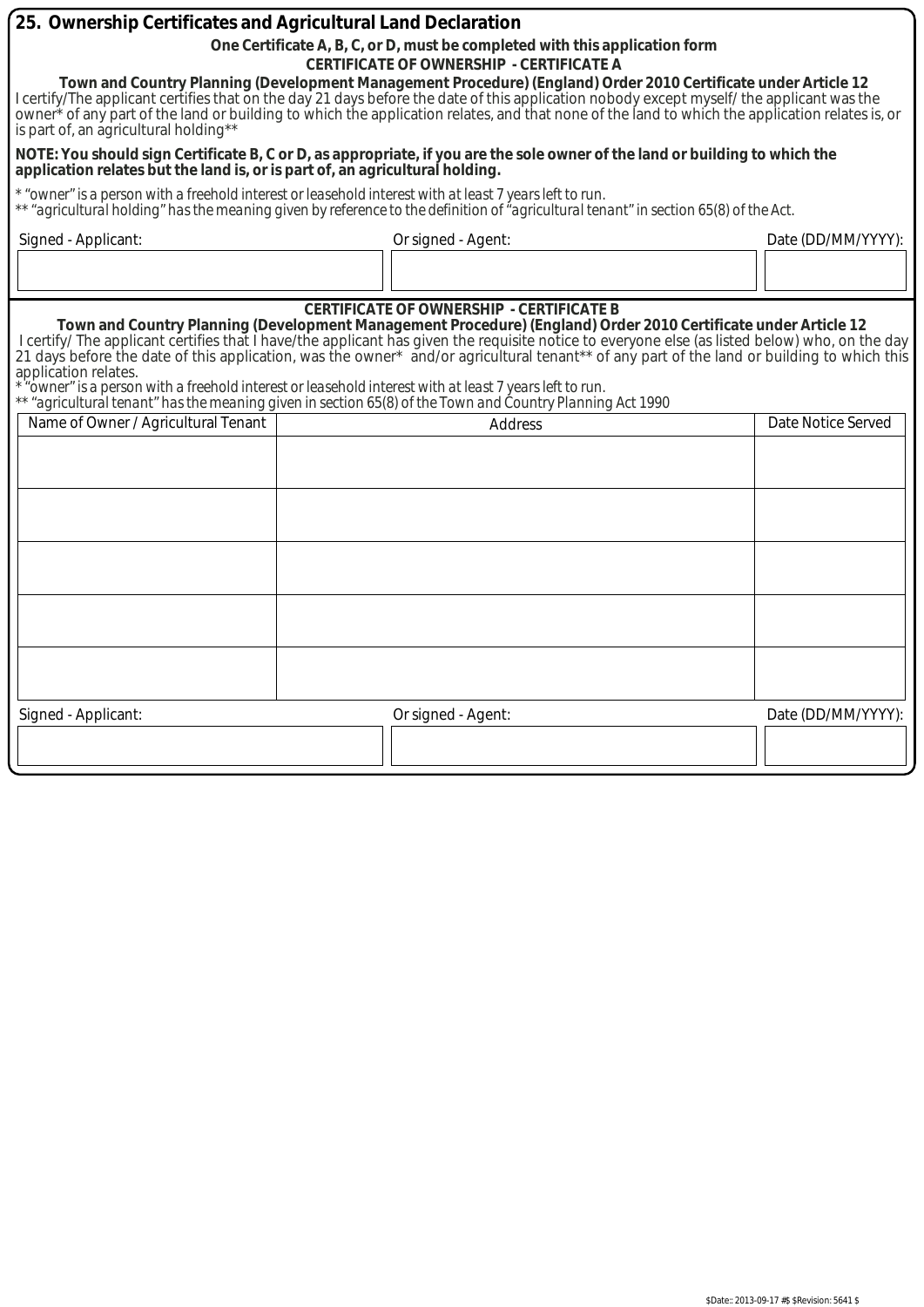| 25. Ownership Certificates and Agricultural Land Declaration (continued)<br>Town and Country Planning (Development Management Procedure) (England) Order 2010 Certificate under Article 12<br>I certify/ The applicant certifies that:<br>Neither Certificate A or B can be issued for this application<br>All reasonable steps have been taken to find out the names and addresses of the other owners* and/or agricultural tenants** of<br>the land or building, or of a part of it, but I have/ the applicant has been unable to do so.<br>* "owner" is a person with a freehold interest or leasehold interest with at least 7 years left to run.<br>** "agricultural tenant" has the meaning given in section 65(8) of the Town and Country Planning Act 1990<br>The steps taken were:   | <b>CERTIFICATE OF OWNERSHIP - CERTIFICATE C</b> |                  |                                                                                                                                                                                 |                    |
|-----------------------------------------------------------------------------------------------------------------------------------------------------------------------------------------------------------------------------------------------------------------------------------------------------------------------------------------------------------------------------------------------------------------------------------------------------------------------------------------------------------------------------------------------------------------------------------------------------------------------------------------------------------------------------------------------------------------------------------------------------------------------------------------------|-------------------------------------------------|------------------|---------------------------------------------------------------------------------------------------------------------------------------------------------------------------------|--------------------|
| Name of Owner / Agricultural Tenant                                                                                                                                                                                                                                                                                                                                                                                                                                                                                                                                                                                                                                                                                                                                                           |                                                 | Address          |                                                                                                                                                                                 | Date Notice Served |
|                                                                                                                                                                                                                                                                                                                                                                                                                                                                                                                                                                                                                                                                                                                                                                                               |                                                 |                  |                                                                                                                                                                                 |                    |
|                                                                                                                                                                                                                                                                                                                                                                                                                                                                                                                                                                                                                                                                                                                                                                                               |                                                 |                  |                                                                                                                                                                                 |                    |
|                                                                                                                                                                                                                                                                                                                                                                                                                                                                                                                                                                                                                                                                                                                                                                                               |                                                 |                  |                                                                                                                                                                                 |                    |
| Notice of the application has been published in the following newspaper<br>(circulating in the area where the land is situated):                                                                                                                                                                                                                                                                                                                                                                                                                                                                                                                                                                                                                                                              |                                                 |                  | On the following date (which must not be earlier<br>than 21 days before the date of the application):                                                                           |                    |
|                                                                                                                                                                                                                                                                                                                                                                                                                                                                                                                                                                                                                                                                                                                                                                                               |                                                 |                  |                                                                                                                                                                                 |                    |
| Signed - Applicant:                                                                                                                                                                                                                                                                                                                                                                                                                                                                                                                                                                                                                                                                                                                                                                           | Or signed - Agent:                              |                  |                                                                                                                                                                                 | Date (DD/MM/YYYY): |
|                                                                                                                                                                                                                                                                                                                                                                                                                                                                                                                                                                                                                                                                                                                                                                                               |                                                 |                  |                                                                                                                                                                                 |                    |
| Town and Country Planning (Development Management Procedure) (England) Order 2010 Certificate under Article 12<br>I certify/ The applicant certifies that:<br>Certificate A cannot be issued for this application<br>All reasonable steps have been taken to find out the names and addresses of everyone else who, on the day 21 days before the<br>date of this application, was the owner* and/or agricultural tenant** of any part of the land to which this application relates, but I<br>have/ the applicant has been unable to do so.<br>* "owner" is a person with a freehold interest or leasehold interest with at least 7 years left to run.<br>** "agricultural tenant" has the meaning given in section 65(8) of the Town and Country Planning Act 1990<br>The steps taken were: | <b>CERTIFICATE OF OWNERSHIP - CERTIFICATE D</b> |                  |                                                                                                                                                                                 |                    |
| Notice of the application has been published in the following newspaper<br>(circulating in the area where the land is situated):                                                                                                                                                                                                                                                                                                                                                                                                                                                                                                                                                                                                                                                              |                                                 |                  | On the following date (which must not be earlier<br>than 21 days before the date of the application):                                                                           |                    |
|                                                                                                                                                                                                                                                                                                                                                                                                                                                                                                                                                                                                                                                                                                                                                                                               |                                                 |                  |                                                                                                                                                                                 |                    |
| Signed - Applicant:                                                                                                                                                                                                                                                                                                                                                                                                                                                                                                                                                                                                                                                                                                                                                                           | Or signed - Agent:                              |                  |                                                                                                                                                                                 | Date (DD/MM/YYYY): |
|                                                                                                                                                                                                                                                                                                                                                                                                                                                                                                                                                                                                                                                                                                                                                                                               |                                                 |                  |                                                                                                                                                                                 |                    |
|                                                                                                                                                                                                                                                                                                                                                                                                                                                                                                                                                                                                                                                                                                                                                                                               |                                                 |                  |                                                                                                                                                                                 |                    |
| 26. Planning Application Requirements - Checklist<br>Please read the following checklist to make sure you have sent all the information in support of your proposal. Failure to submit all<br>information required will result in your application being deemed invalid. It will not be considered valid until all information required by<br>the Local Planning Authority has been submitted.                                                                                                                                                                                                                                                                                                                                                                                                |                                                 |                  |                                                                                                                                                                                 |                    |
| The original and 3 copies of a completed and dated<br>application form:                                                                                                                                                                                                                                                                                                                                                                                                                                                                                                                                                                                                                                                                                                                       |                                                 | The correct fee: |                                                                                                                                                                                 |                    |
| The original and 3 copies of the plan which identifies<br>the land to which the application relates drawn to an<br>identified scale and showing the direction of North:                                                                                                                                                                                                                                                                                                                                                                                                                                                                                                                                                                                                                       |                                                 |                  | The original and 3 copies of a design and access statement,<br>if required (see help text and guidance notes for details):<br>The original and 3 copies of the completed, dated |                    |
| The original and 3 copies of other plans and drawings or<br>information necessary to describe the subject of the application:                                                                                                                                                                                                                                                                                                                                                                                                                                                                                                                                                                                                                                                                 |                                                 |                  | Ownership Certificate (A, B, C or $D$ – as applicable)<br>and Article 12 Certificate (Agricultural Holdings):                                                                   |                    |